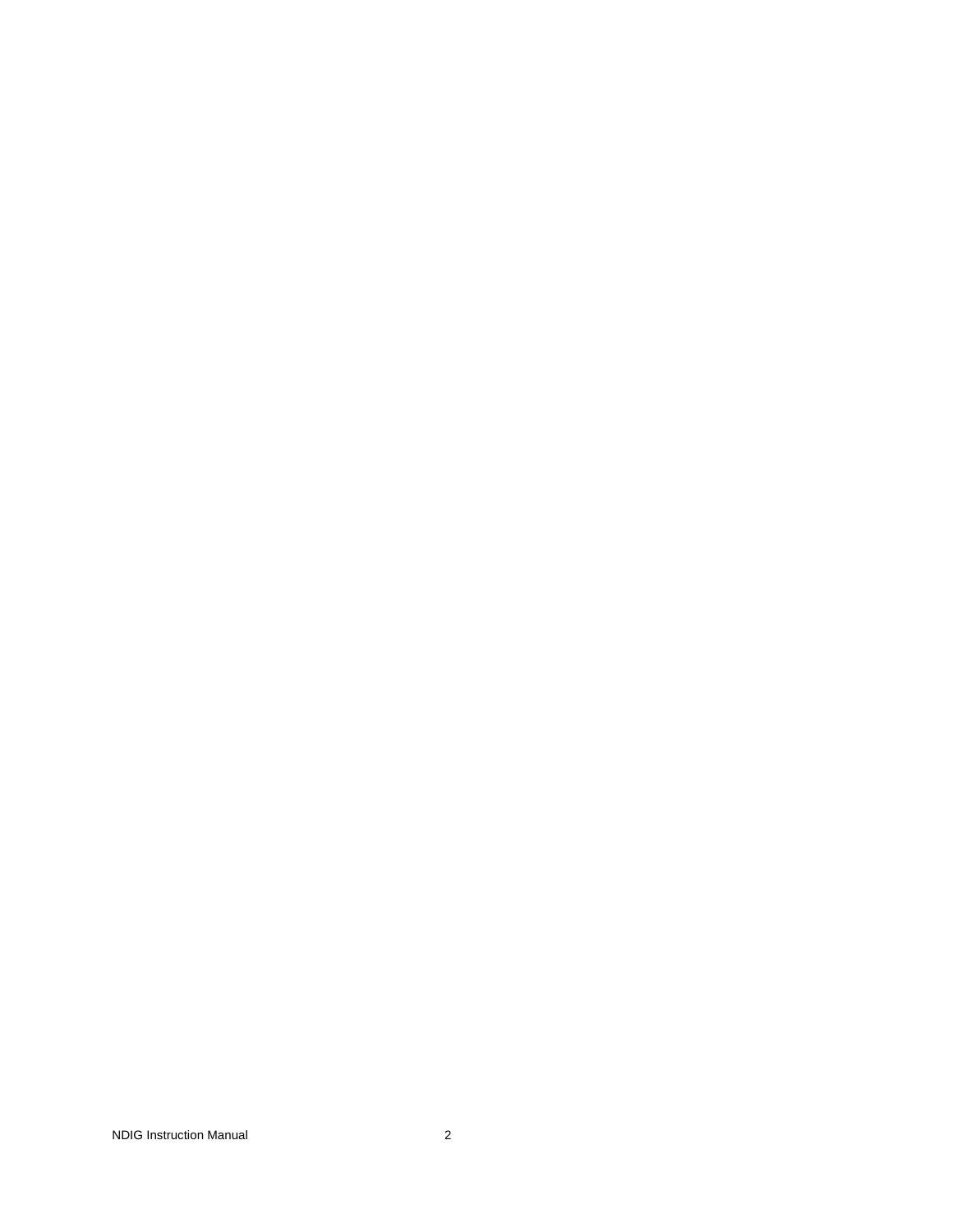# Lakewood Instruments

We thank you for your selection and purchase of a Lakewood Instruments product.

With proper care and maintenance, this device should give you many years of trouble-free service. Please take the time to read and understand this Installation and Operation Manual, paying special attention to the sections on **OPERATION** and **MAINTENANCE**.

If, in the future, any parts or repairs are required, we strongly recommend that only original replacement parts be used. Our Customer Service Department is happy to assist you with your parts or service requests.

- **2** Lakewood Instruments Customer Service and Technical Support **Departments can be reached by calling (800) 228-0839 or faxing (414) 355-3508, Monday through Friday, 7:30 a.m. - 5:00 p.m. CST.**
- **Mail should be sent to:**

**Lakewood Instruments 7838 North Faulkner Road Milwaukee, WI 53224 USA**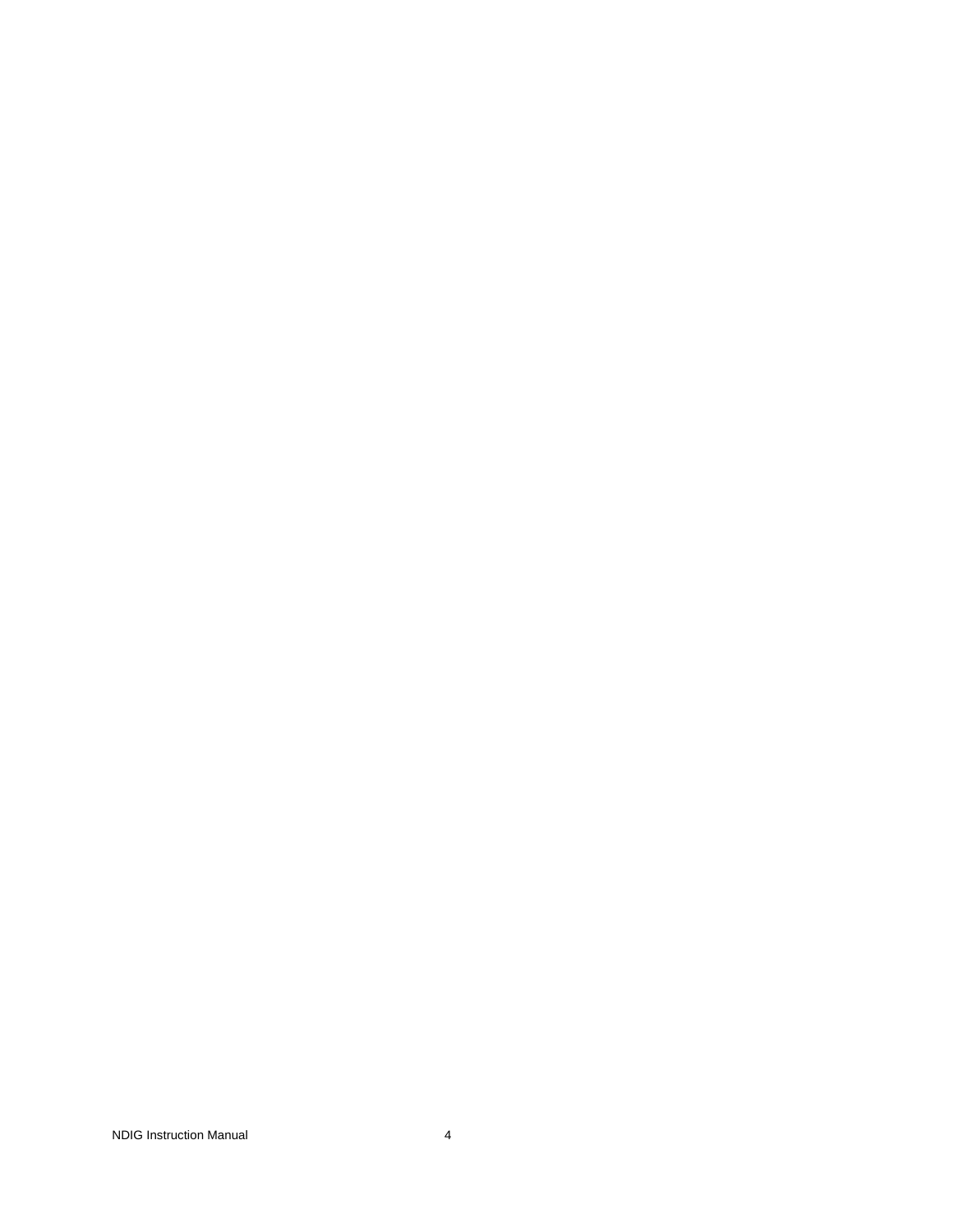# **DIGITAL INPUT NODE (NDIG)**

# **Table of Contents**

| <b>INTRODUCTION</b>                      | 7  |
|------------------------------------------|----|
| Introduction                             | 7  |
| <b>Specifications</b>                    | 8  |
| <b>INSTALLATION</b>                      | 9  |
| Checking                                 | 9  |
| Connections                              | 9  |
| Service Light                            | 9  |
| Operation with 2000 Series Controllers   | 10 |
| <b>CONFIGURATION</b>                     | 12 |
| <b>Configuration of Node</b>             | 12 |
| Configuration of Node with Relays        | 15 |
| <b>MAINTENANCE AND TECHNICAL SERVICE</b> | 17 |
| <b>Technical Service</b>                 | 17 |
| Service Guide                            | 17 |
| Troubleshooting                          | 18 |
| <b>DRAWINGS</b>                          | 19 |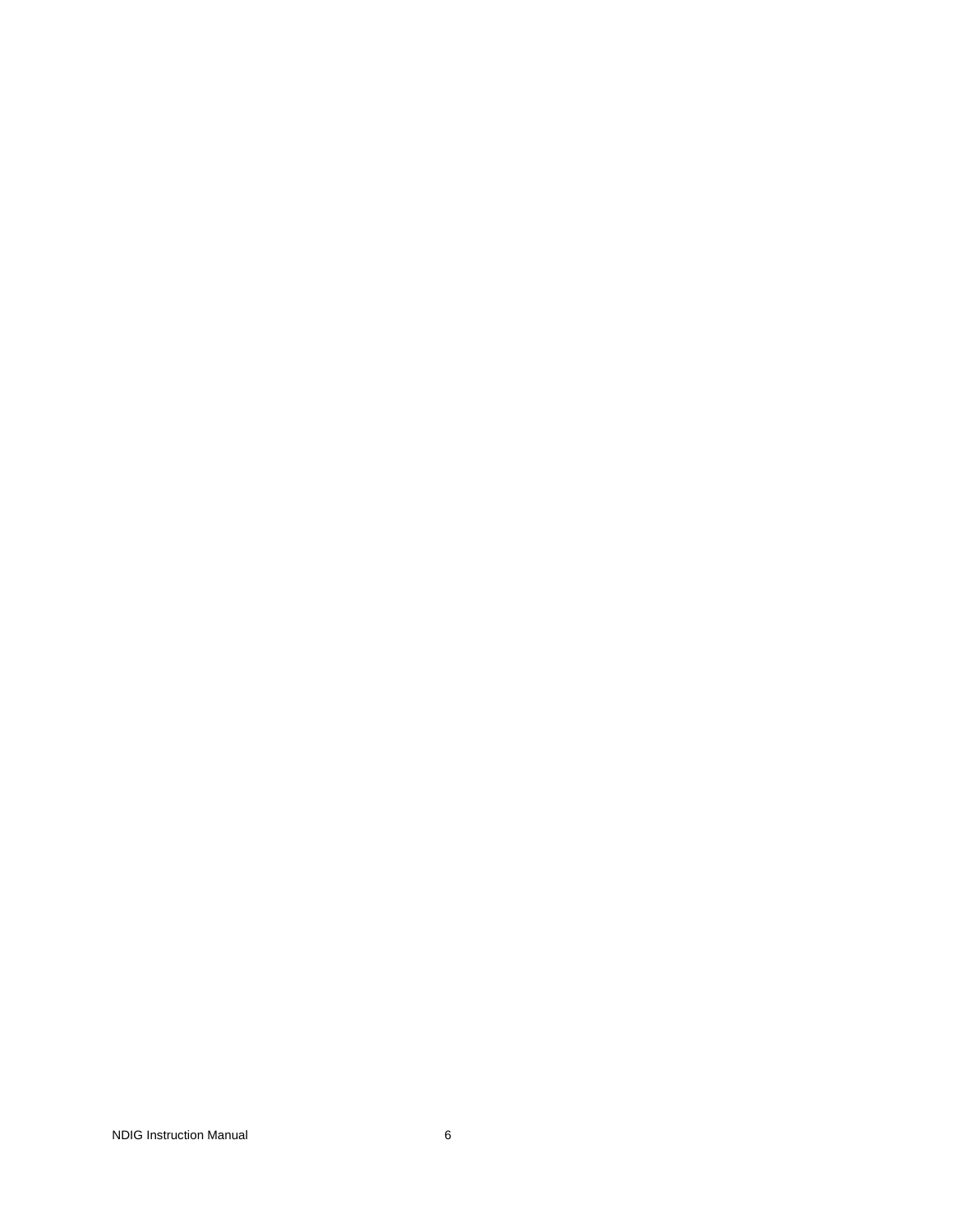# **INTRODUCTION**

#### **NDIG**

The Model NDIG Node is a LONWORKS<sup>®-</sup>compatible node that uses twisted pair communications. It accepts four digital inputs which can be tied into most 2000 series controllers. Up to two NDIG nodes may be installed on the 2000 series controller for a total of eight digital inputs.

NOTE: To use the NDIG with a 2000 series controller it must have the NIN option and contain Rel 98 Firmware. All controllers shipped after 1 June 98 will have Rel 98 firmware.

#### **Additional water meters and relay outputs.**

After a NDIG is installed, not only will you be able to view external digital inputs you will also be available to control relays based on the external input. In addition the first node of the possible two that can be installed allows you to configure input 1 and 2 for water meters.

LONWORKS is a registered trademark of Echelon Corporation.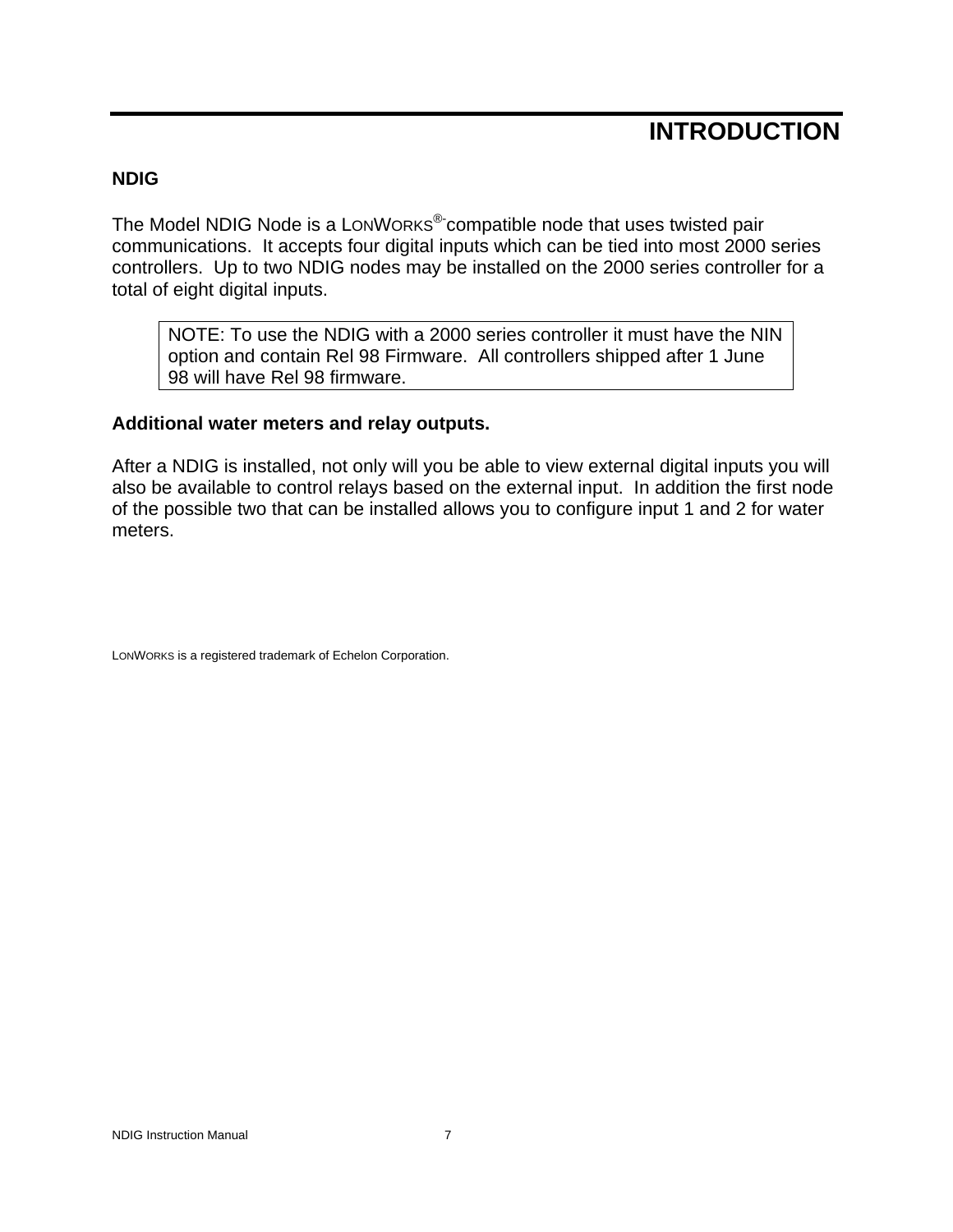### **Specifications**

| Inputs                     | Four digital inputs. Channels one and two may be used as water<br>meter inputs. Contacting head or open collector type meters may<br>be used. |
|----------------------------|-----------------------------------------------------------------------------------------------------------------------------------------------|
| Network wiring<br>distance | 400 meters from furthest node                                                                                                                 |

Power 24 VDC



well as 24 VDC.

Connection to NIN and other nodes as Indicates node Installs node on network. status.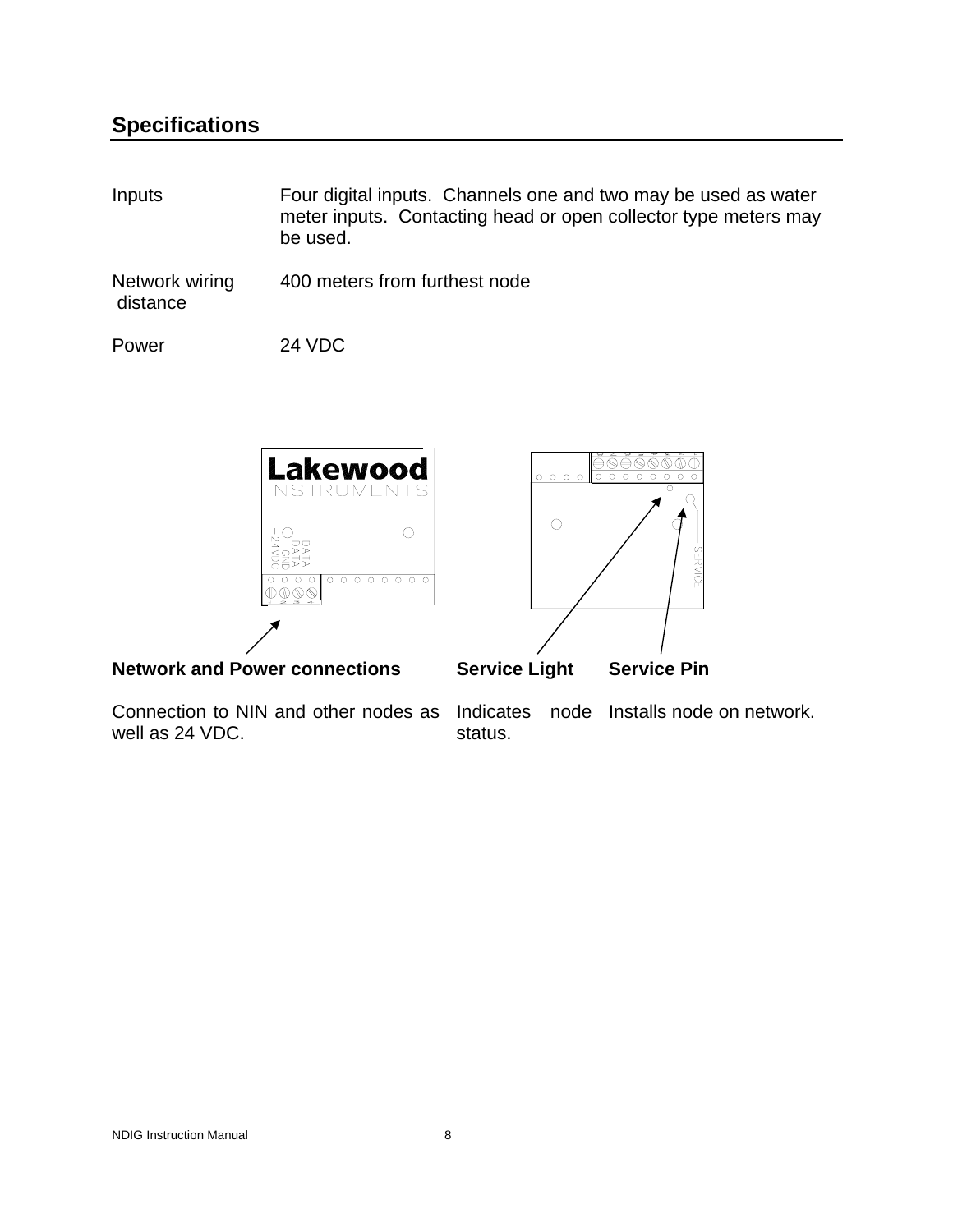# **INSTALLATION**

#### **Checking**

Inspect the shipping carton for obvious external damage. Note on the carrier's bill-of-lading the extent of the damage, if any, and notify the carrier. Save the shipping carton until your Node is started up.

**If shipping damage has occurred, call the Lakewood Instruments Customer Service Department at (800) 228-0839 and return the controller to the factory in the original carton.** 

#### **Connections**

The NIN option is required on the 2000 series controller for the NDIG to operate. The NIN option provides power and two way communications to the NDIG. Refer to the drawings in the back of this manual for wiring details.

#### **Service Light**

The service light is used for installation of the node and for troubleshooting. Below is a chart of what the service light might indicate during operation.



| <b>Behavior</b> | <b>Description</b>       | <b>Resolution</b>   |
|-----------------|--------------------------|---------------------|
|                 | <b>Bad Node</b>          | Replace Node        |
| っ               | Node is unconfigured,    | <b>Install Node</b> |
| 3               | Node is running normally | none                |
| 3               | Node does not have power | Check power supply  |

Light will also be on while the service button is pressed.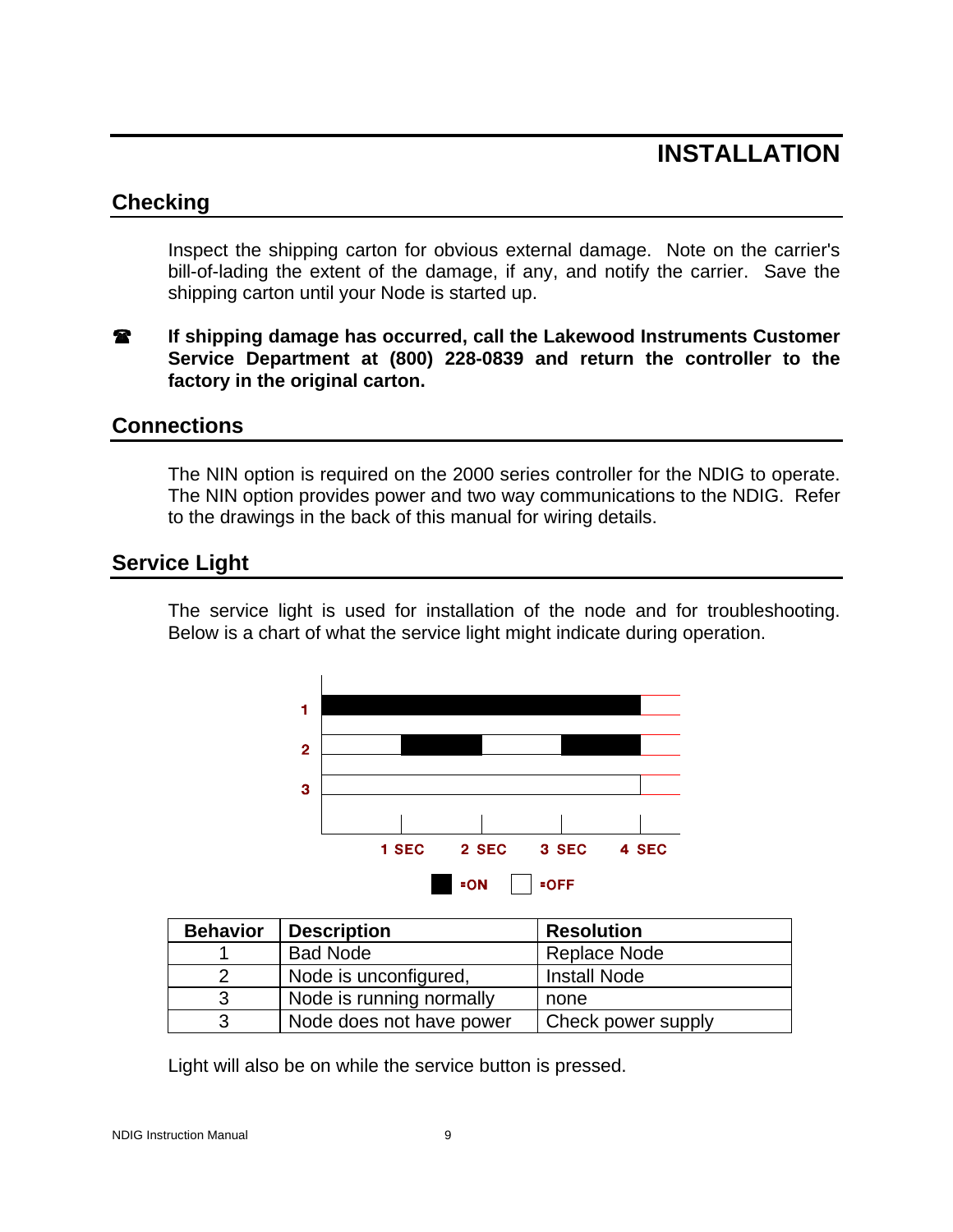#### **Operation with 2000 Series Controllers**

Before it can be used, the NDIG must be installed into the software of the controller.

Under the **Main Menu**,

| MAIN MENU             |
|-----------------------|
|                       |
| 3 FEED SCHEDULE       |
| 4 ALARMS              |
| 5 WATER METERS        |
| 6 4-20 MA OUTPUTS     |
| <b>7 SYSTEM SETUP</b> |
| 8 CLOCK               |

highlight **SYSTEM SETUP**, then press **ENT**. You should see the following screen:

| <b>SYSTEM SETUP</b>        |
|----------------------------|
|                            |
| 1 PROCESS PARAMETERS       |
| 2 INITIALIZATION           |
| <b>3 DIGITAL INPUTS</b>    |
| <b>4 FIRMWARE VERSIONS</b> |
| 5 SECURITY                 |
| 6 DIAGNOSTICS              |
| 7 COMMUNICATIONS           |
| <b>8 NODE INSTALLATION</b> |

Highlight **NODE INSTALLATION**, then press **ENT**. You should see the following screen:

| NODE INSTALLATION    |
|----------------------|
|                      |
| 1 INSTALL A NEW NODE |
| 2 DE-INSTALL A NODE  |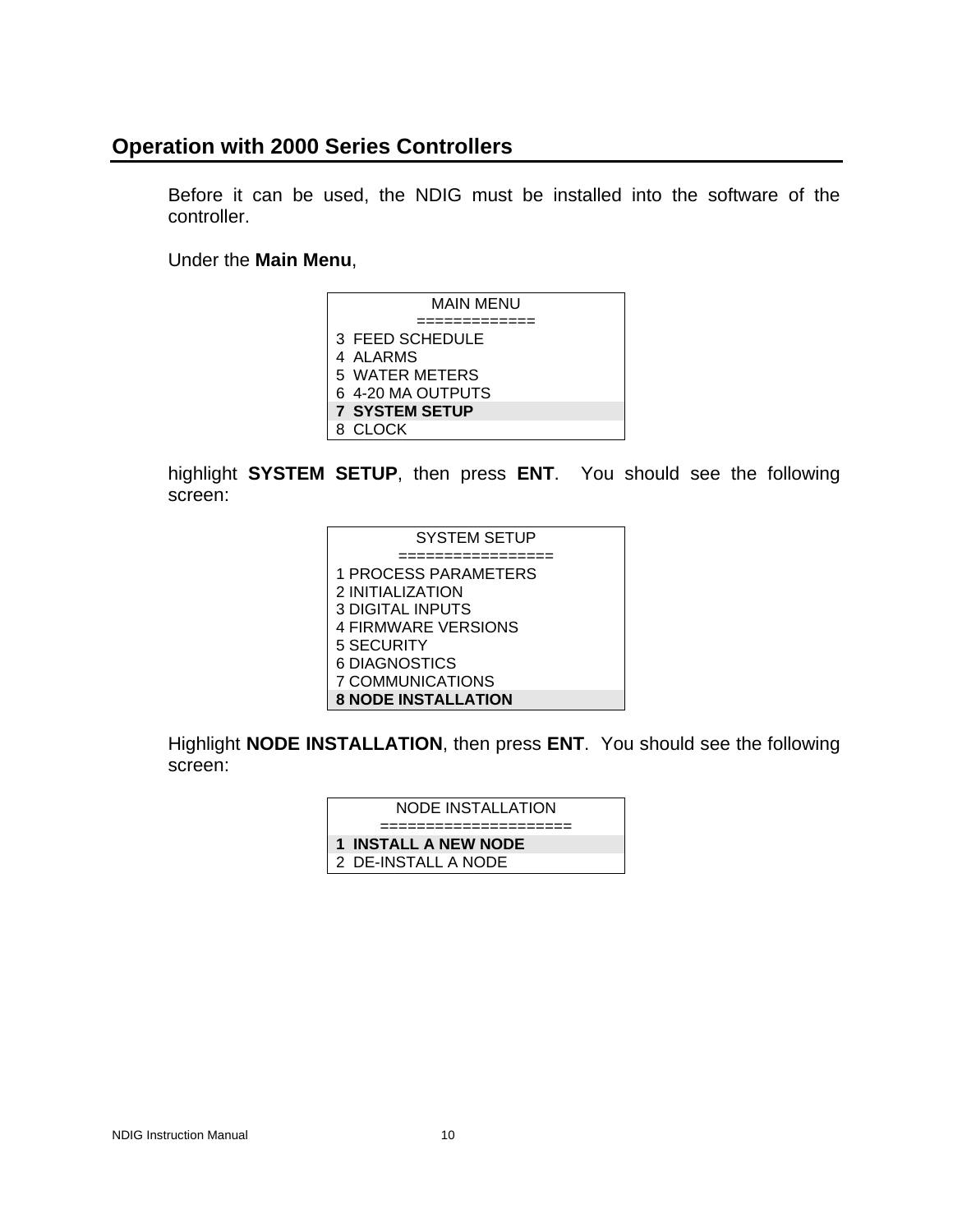Highlight **INSTALL A NEW NODE**, then press **ENT**. You should see the following screen:

| INSTALL A NEW NODE    |
|-----------------------|
|                       |
| 1 RELAYS 5-8          |
| 2 RELAYS 9-12         |
| 3 MAKEUP COND         |
| 4 REMOTE SENSOR       |
| 5 REMOTE SENSOR       |
| 6 REMOTE SENSOR       |
| 7 REMOTE SENSOR       |
| 8 ANOLOG INPUTS (4)   |
| 9 ANOLOG INPUTS (4)   |
| 10 DIGITAL INPUTS (4) |
| 11 DIGITAL INPUTS (4) |

Select which node to install.

#### **NOTE: YOU MUST ASSIGN YOUR NDIG TO DIGITAL INPUTS (4).**

The following screen should appear:

PRESS SERVICE PIN

PRESS ANY KEY

Momentarily press the Service Pin on the node to be installed. The Service Light should turn on while the Service Pin is pressed. After the Service pin is released press any key on the key pad and the node will be installed.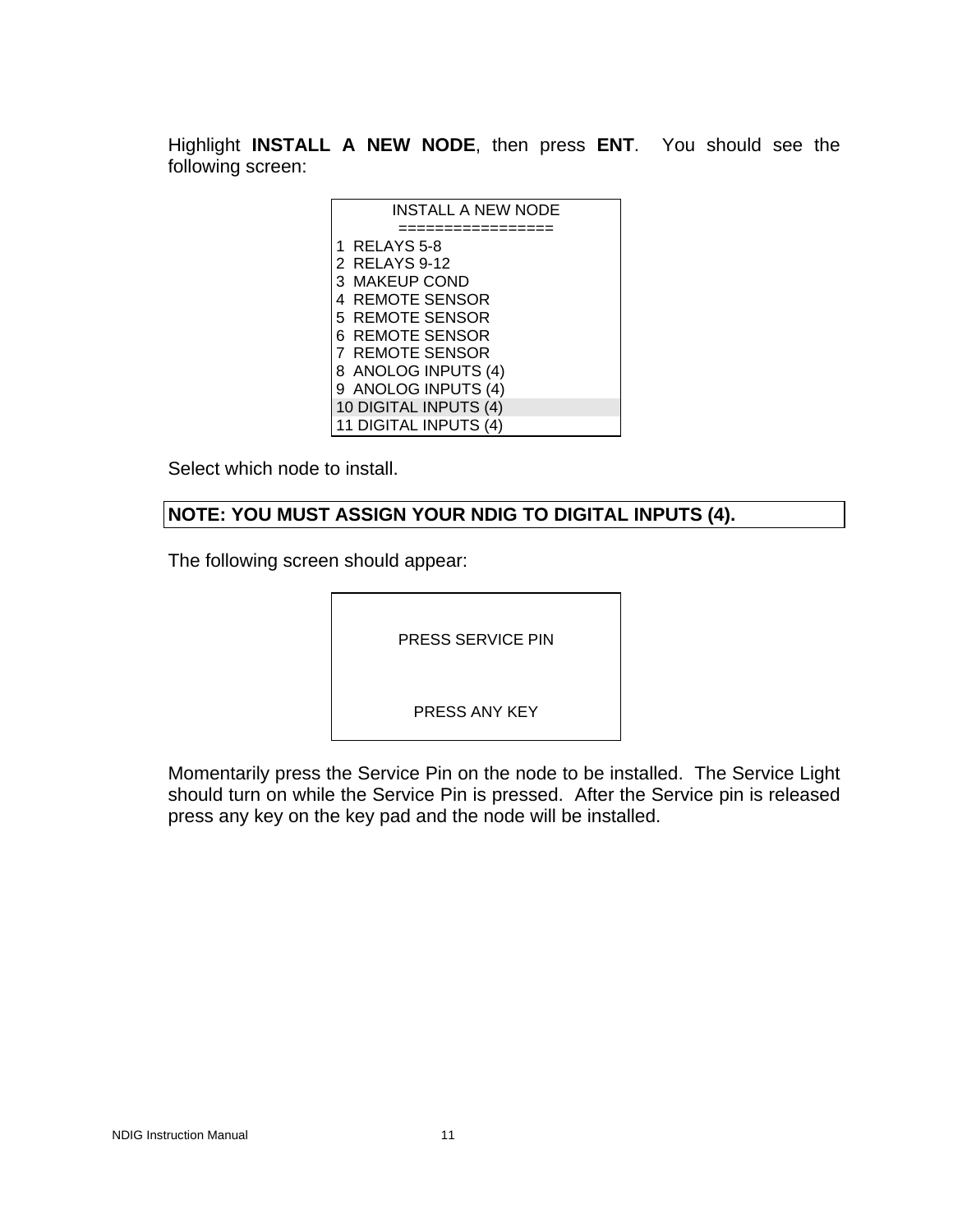## **CONFIGURATION**

#### **Configuration of Node**

For the NDIG to work properly with different sensors it must be configured properly.

Under the **Main Menu**,

| MAIN MENU             |
|-----------------------|
|                       |
| 3 BIO SCHEDULE        |
| 4 ALARMS              |
| 5 WATER METERS        |
| 6 4-20 MA OUTPUTS     |
| <b>7 SYSTEM SETUP</b> |
| 8. CI OCK             |

highlight **SYSTEM SETUP**, then press **ENT**. You should see the following screen:

| <b>SYSTEM SETUP</b>        |
|----------------------------|
|                            |
| 1 PROCESS PARAMETERS       |
| 2 INITIALIZATION           |
| <b>3 DIGITAL INPUTS</b>    |
| <b>4 FIRMWARE VERSIONS</b> |
| 5 SECURITY                 |
| 6 DIAGNOSTICS              |
| 7 COMMUNICATIONS           |
| <b>8 NODE INSTALLATION</b> |

Highlight **DIGITAL INPUTS**, then press **ENT**. You should see the following screen:

| WHICH DIGITAL INPUT? |
|----------------------|
| l 1 DIN1             |
| 12 DIN 2             |
| 13 DIN 3             |
| 4 DIN 4              |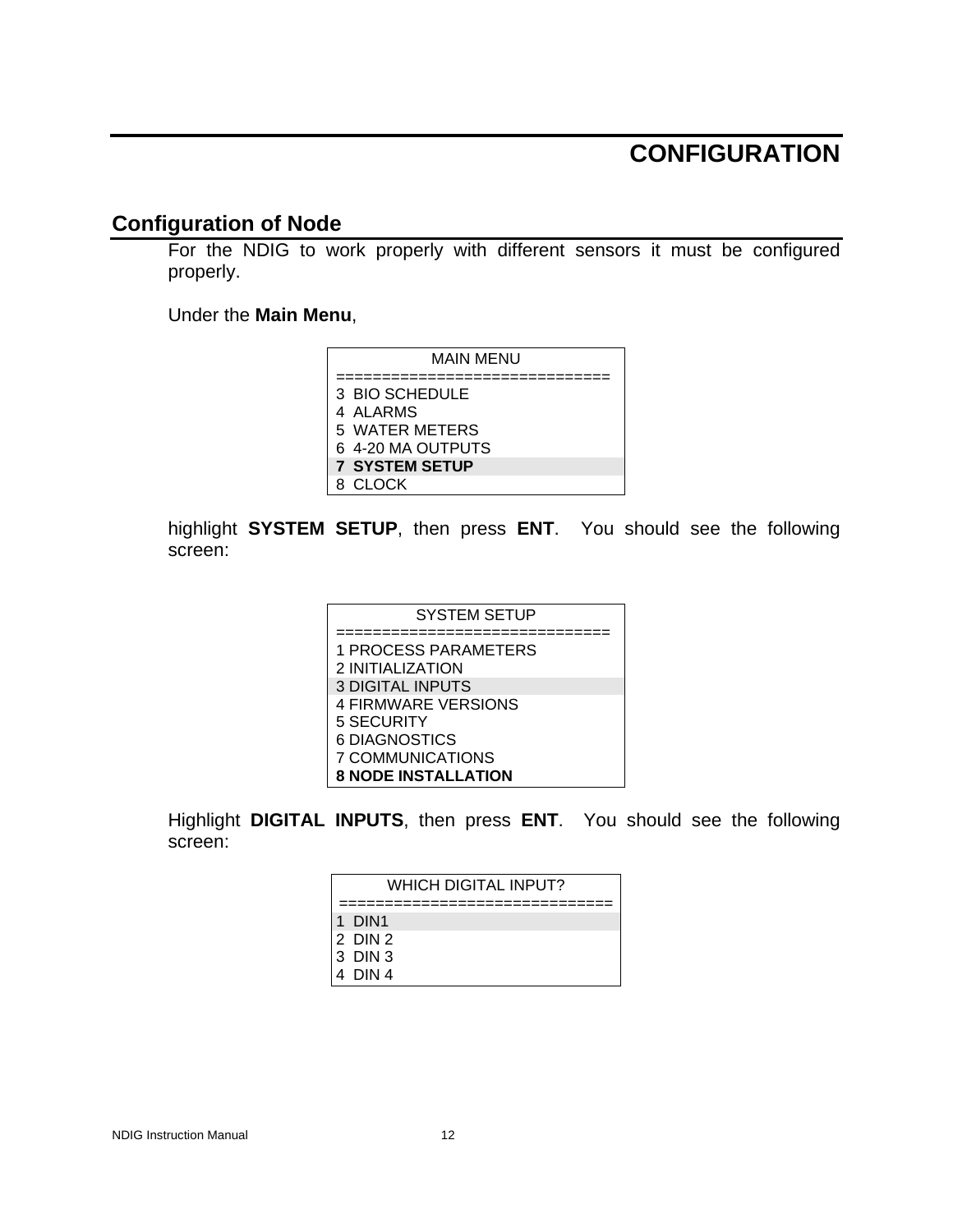Highlight the appropriate input and press **ENT**. You should see the following screen:

| DIGITAL INPUTS      |
|---------------------|
|                     |
| 1 CHANGE MY NAME    |
| 2 CHANGE INPUT TYPE |
|                     |
|                     |
|                     |

You may change the name of the input to be something other than DIG1. To do this select CHANGE MY NAME then press **ENT**.



Use the ↑ or ↓ keys to change the character. Press **ENT** to go to the next character.

DIGITAL INPUTS **==============================**  1 CHANGE MY NAME 2 CHANGE INPUT TYPE

Highlight **CHANGE INPUT TYPE** and press **ENT**. You should see the following screen: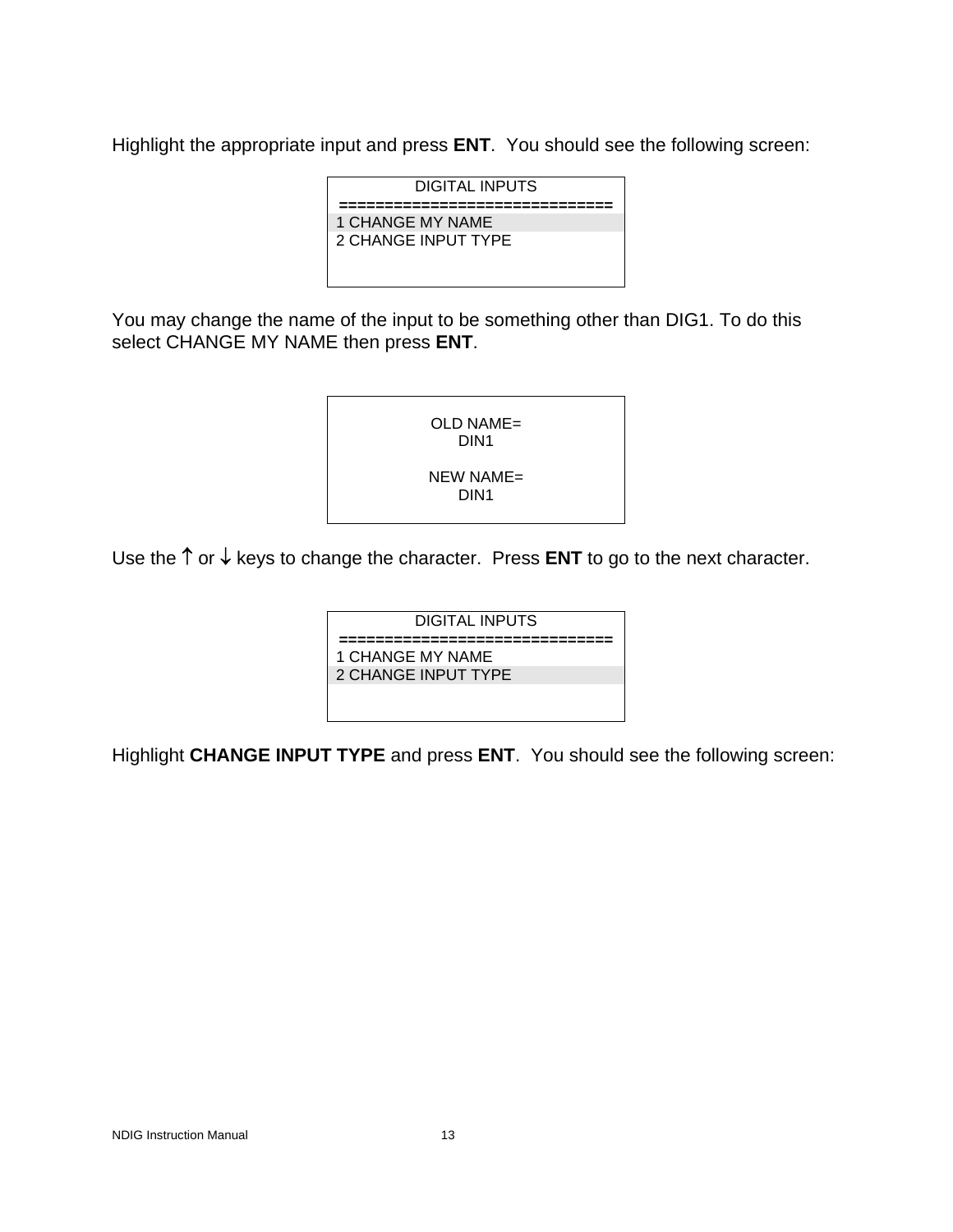

Highlight **ALARM INPUT** and press **ENT**. You will see the following screen:

ALARM INPUT

The digital input is configured to be an Alarm Input.

To configure for water meter input do the following:

| <b>CHANGE INPUT TYPE</b> |
|--------------------------|
|                          |
| 1 *ALARM INPUT           |
| 2 WATER METER            |
|                          |
|                          |

Highlight **WATER METER** and press **ENT**. You will see the following screen:

WATER METER

The digital input is configured to be a water meter input. Refer to your 2000 series instruction manual for configuring the water meter input.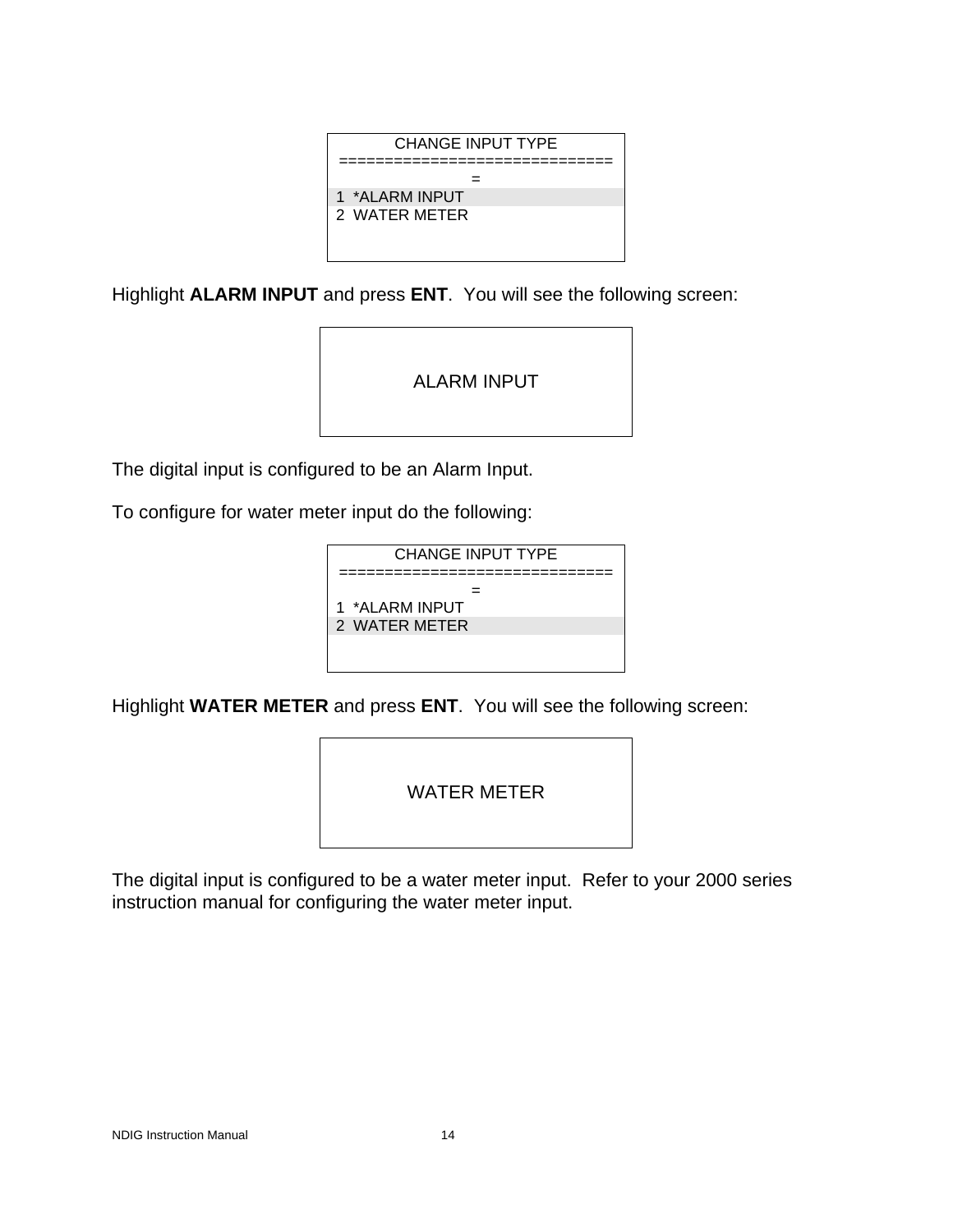#### **Configuration of Node with Relays**

The NDIG can be used to control relays in the 2000 series controller or the NRLY node.

Under the **Main Menu**,

| MAIN MENU             |  |  |  |
|-----------------------|--|--|--|
|                       |  |  |  |
| 1 PROCESS             |  |  |  |
| 2 RELAYS              |  |  |  |
| 3 BIO SCHEDULE        |  |  |  |
| 4 ALARMS              |  |  |  |
| 5 WATER METERS        |  |  |  |
| 6 4-20 MA OUTPUTS     |  |  |  |
| <b>7 SYSTEM SETUP</b> |  |  |  |
| 8. CI OCK             |  |  |  |

highlight **RELAYS**, then press **ENT**. You should see the following screen:



Highlight the appropriate relay , then press **ENT**. You should see the following screen:

| RLY2                      |  |  |  |
|---------------------------|--|--|--|
|                           |  |  |  |
|                           |  |  |  |
| 1 DISABLE                 |  |  |  |
| 2 SETPOINT                |  |  |  |
| 3 WATER METER             |  |  |  |
| <b>4 PERCENT BLOWDOWN</b> |  |  |  |
| 5 PERCENT OF TIME         |  |  |  |
| <b>6 FEED SCHEDULE</b>    |  |  |  |
| <b>7 ALARM RELAY</b>      |  |  |  |
| <b>8 CHANGE MY NAME</b>   |  |  |  |
| 9 SCHEDULE LOCKOUT?       |  |  |  |

Highlight **ALARM RELAY** , then press **ENT**. You should see the following screen: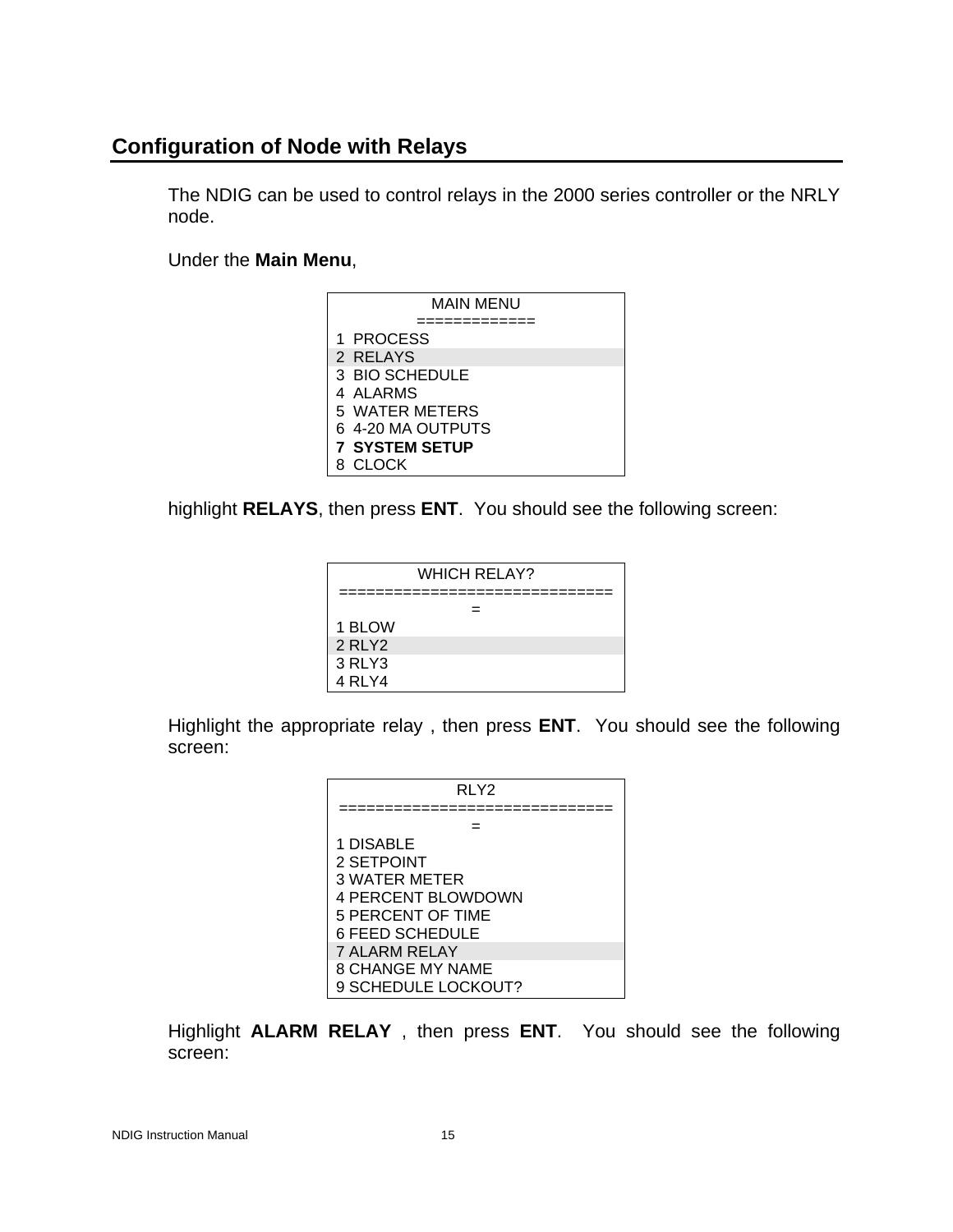| <b>WHICH ALARMS</b>   |  |  |
|-----------------------|--|--|
|                       |  |  |
| CONTROLLER            |  |  |
| 2 RELAYS 5-8          |  |  |
| 3 RELAYS 9-12         |  |  |
| 4 MAKEUP COND         |  |  |
| 5 REMOTE SENSOR       |  |  |
| 6 REMOTE SENSOR       |  |  |
| 7 REMOTE SENSOR       |  |  |
| 8 REMOTE SENSOR       |  |  |
| 9 ANOLOG INPUTS (4)   |  |  |
| 10 ANOLOG INPUTS (4)  |  |  |
| 11 DIGITAL INPUTS (4) |  |  |
| 12 DIGITAL INPUTS (4) |  |  |

Highlight the appropriate Input , then press **ENT**. You should see the following screen:

| <b>WHICH ALARMS?</b> |                                                                                                     |  |  |
|----------------------|-----------------------------------------------------------------------------------------------------|--|--|
|                      | l1_DIN1: CONTACT CLOSE<br>I2 DIN2: CONTACT CLOSE<br>l3 DIN3: CONTACT CLOSE<br>4 DIN4: CONTACT CLOSE |  |  |

Highlight the appropriate input, then press **ENT**. You should see a \* placed next to the choosen input. Press **ENT** to remove the \*. You may select any combination of inputs to actuate the relay.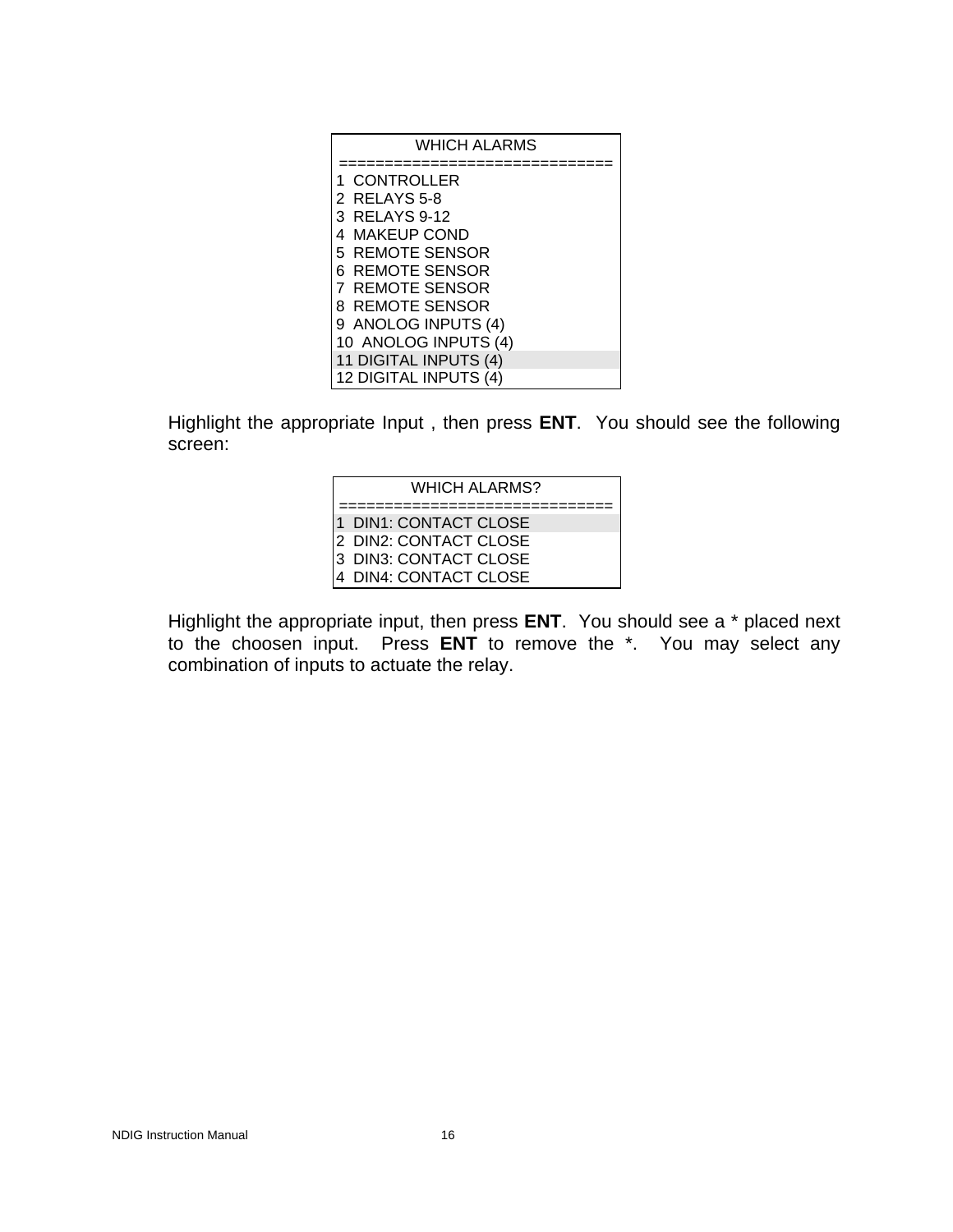### **Maintenance and Technical Service**

#### **Technical Service**

**Technical Support for Lakewood Instruments can be reached by calling (800) 228-0839 or faxing (414) 355-3508, Monday through Friday, 7:30 a.m. – 5.00 p.m. CST.** 

*NOTE: IF YOU CALL FOR TROUBLESHOOTING HELP, PLEASE HAVE THE MODEL NUMBER, SERIAL NUMBER, AND ANY OPTIONS PERTAINING TO YOUR UNIT AVAILABLE FOR REFERENCE.* 

#### **Mail and returns should be sent to:**

#### **Lakewood Instruments 7838 North Faulkner Road Milwaukee, WI 53224 USA**

When any merchandise is to be returned to the factory, please call and obtain a Return Goods Authorization (RGA) number and have the following information available:

- Customer's name, address, telephone and fax numbers (shipping and billing).
- A hard copy purchase order number for cases where repairs or parts are required that are not under warranty.
- A contact person's name and telephone number to call if the equipment is beyond repair or to discuss any other warranty matter.
- Equipment model and serial numbers.
- Reason for return, e.g., repair, warranty, incorrect part, etc.

We will then fax to your attention an RGA form that must accompany the returned item.

*NOTE: THE RGA NUMBER MUST BE CLEARLY WRITTEN ON THE OUTSIDE OF THE PACKAGE(S) BEING RETURNED.* 

# *ANY ITEMS SENT BACK TO THE FACTORY WITHOUT AN RGA NUMBER WILL BE REFUSED AND RETURNED TO SENDER*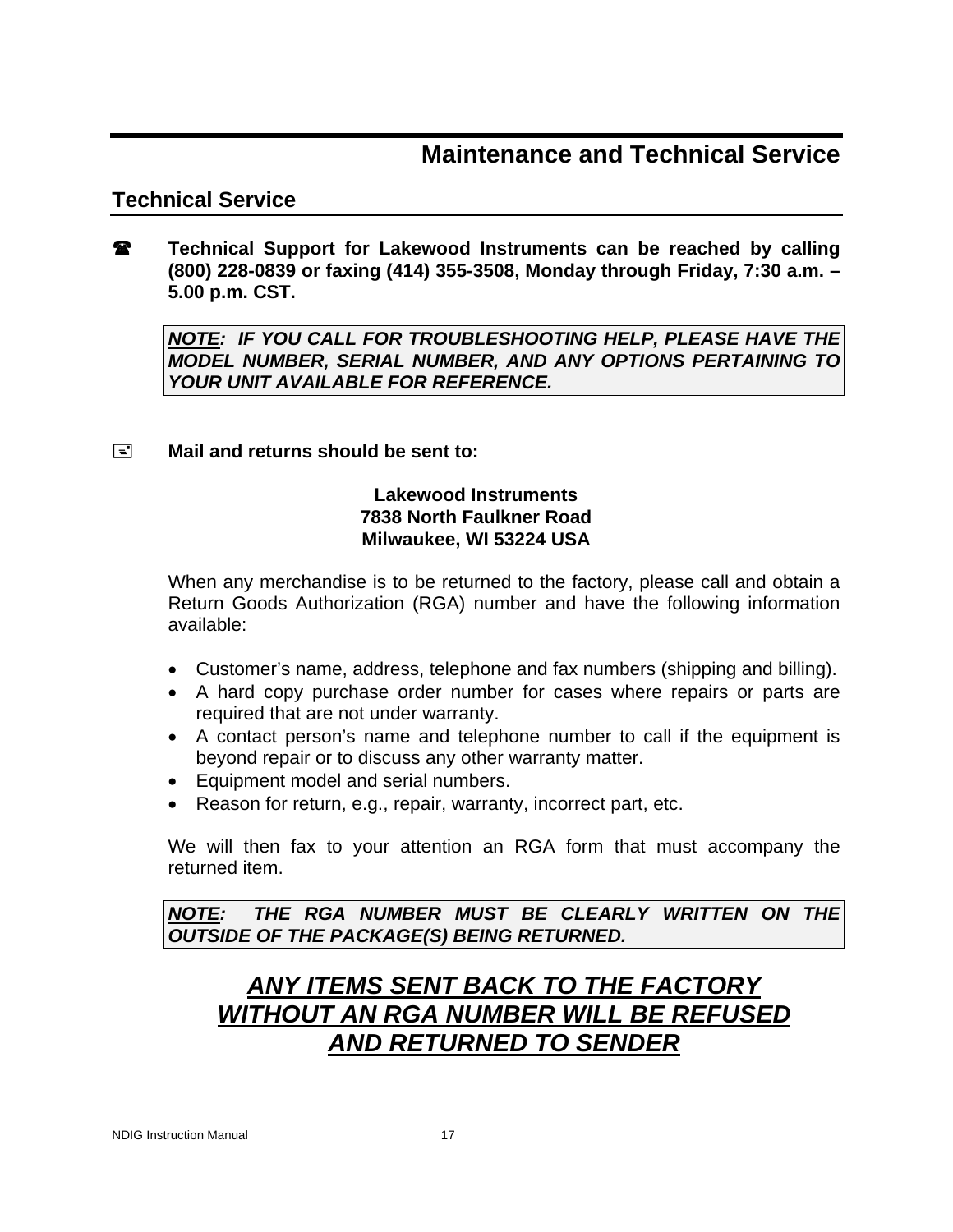# **Troubleshooting**

| <b>PROBLEM</b>               | <b>WHAT THIS MEANS</b>      | <b>CORRECTIVE ACTION</b>     |
|------------------------------|-----------------------------|------------------------------|
| <b>Screen Displays "DINx</b> | The contact on the digital  | None, this is normal         |
| <b>CONTACT CLOSED"</b>       | input is closed.            | operation.                   |
| Service light flashes on     | Node is not installed       | Install the node.            |
| node                         |                             |                              |
| Watermeter values do not     | NDIG is not seeing a input  | Check wiring.                |
| change                       | from the water meter        | Check for proper water       |
|                              |                             | meter configuration          |
|                              |                             | If using contacting head,    |
|                              |                             | remove wires and manually    |
|                              |                             | create a contact. If display |
|                              |                             | increments, water meter is   |
|                              |                             | not functioning.             |
| LRWS does not display        | Digital input is configured | No flow rate can be          |
| flow rate for water meter    | for contacting head         | displayed on LRWS with       |
|                              | watermeter.                 | contacting head water        |
|                              |                             | meter.                       |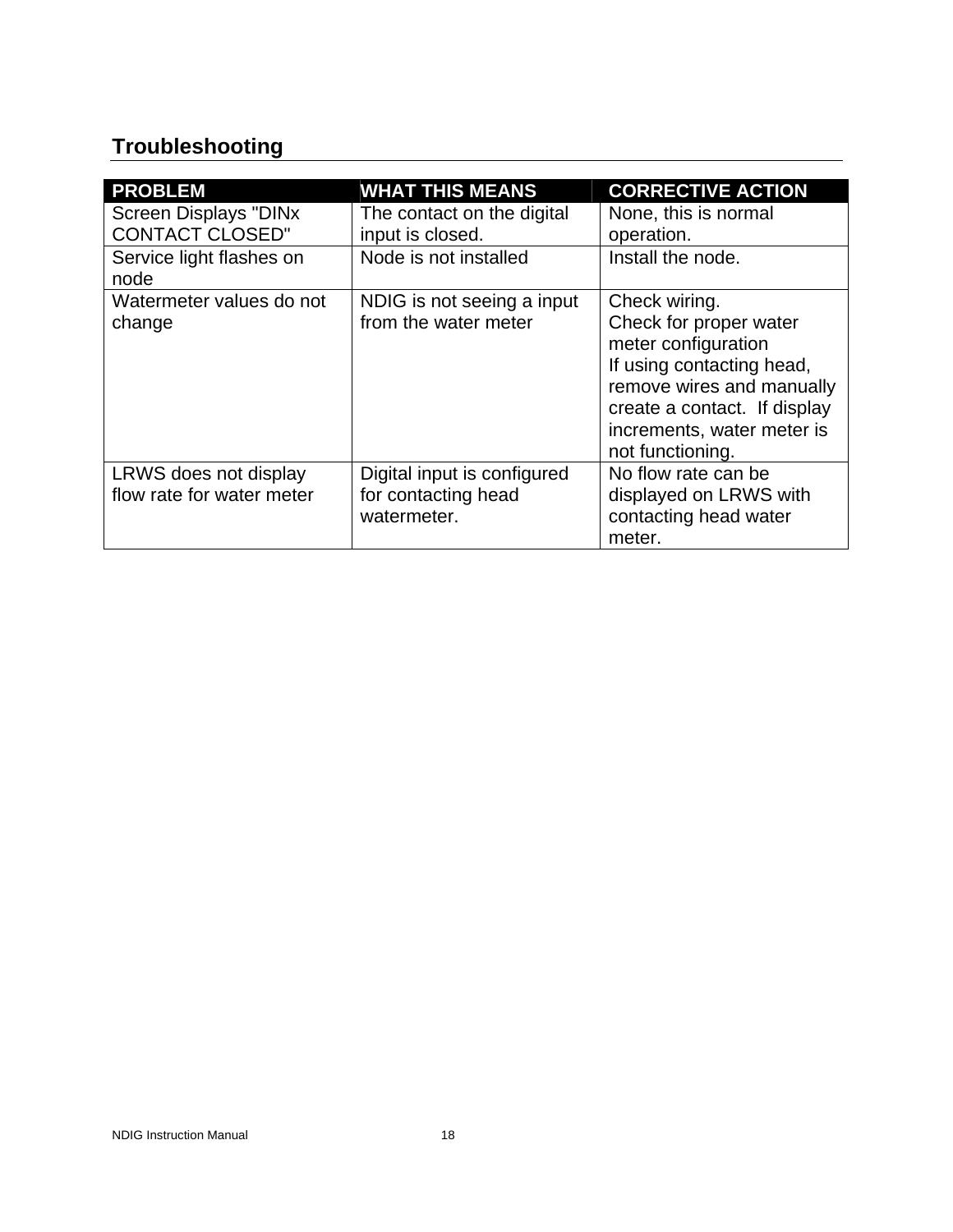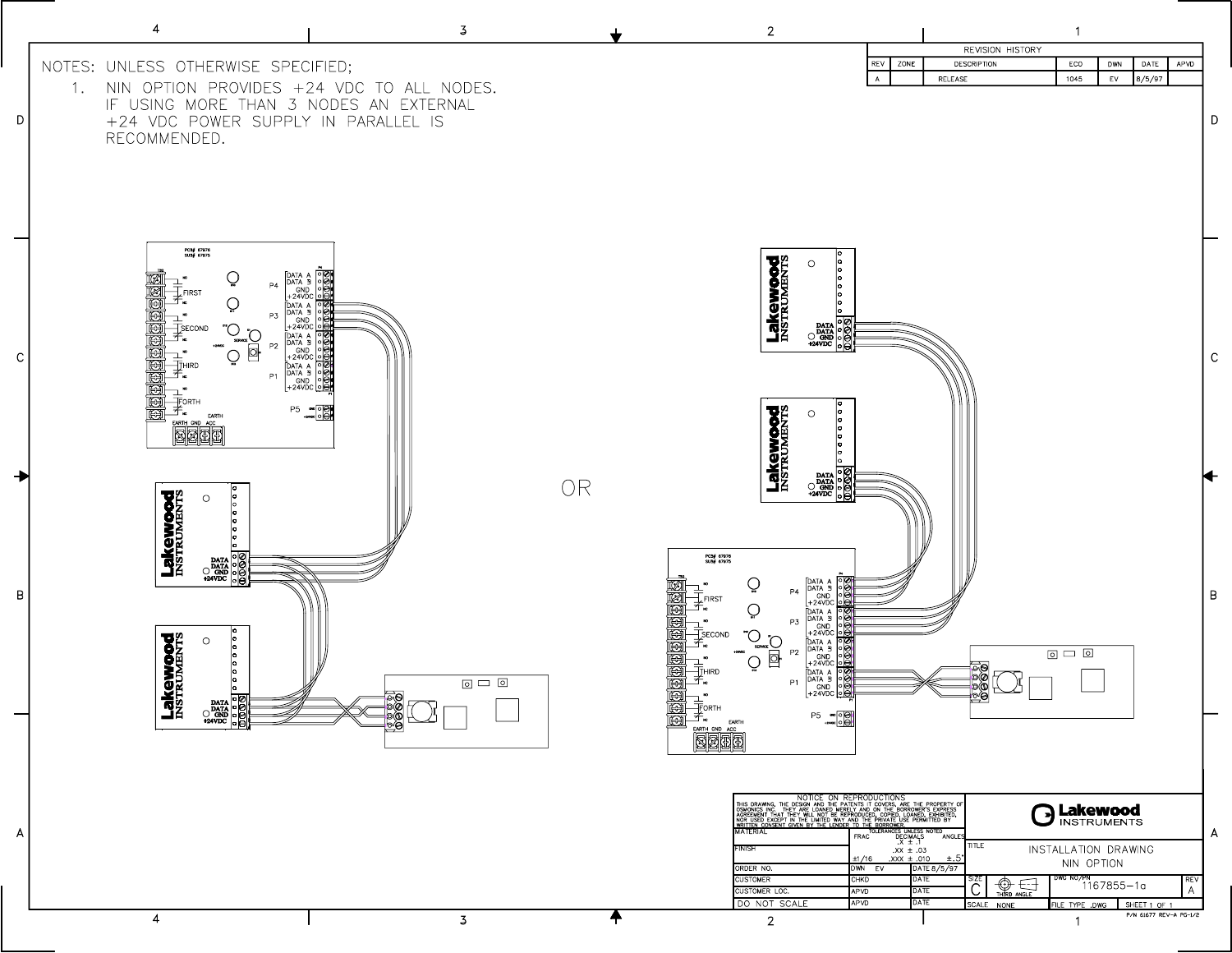

P/N 61676 REV-A PG-1/2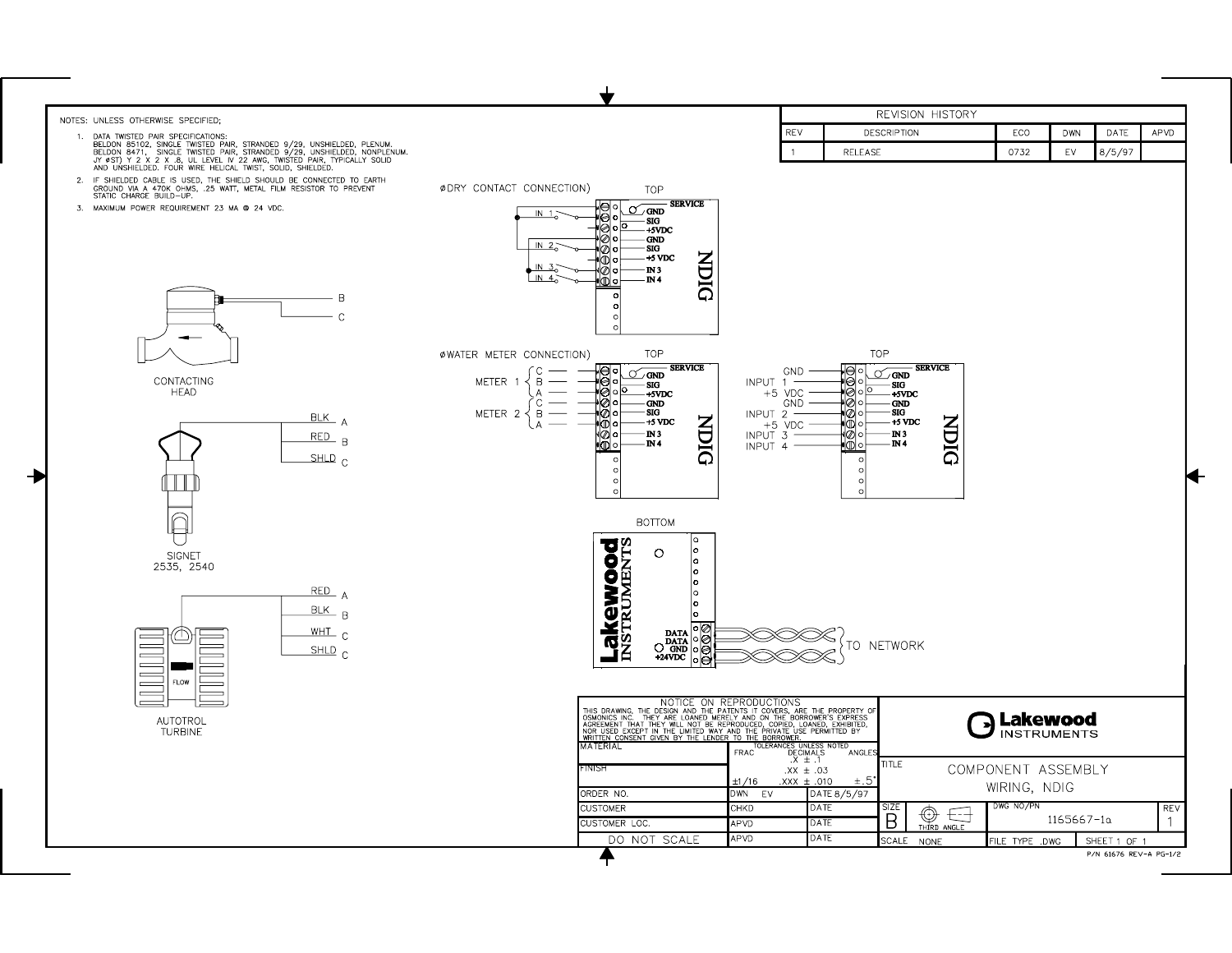© Copyright 1998 Lakewood Instruments, LLC. Printed in USA, P/N 1109978, Rev. 1